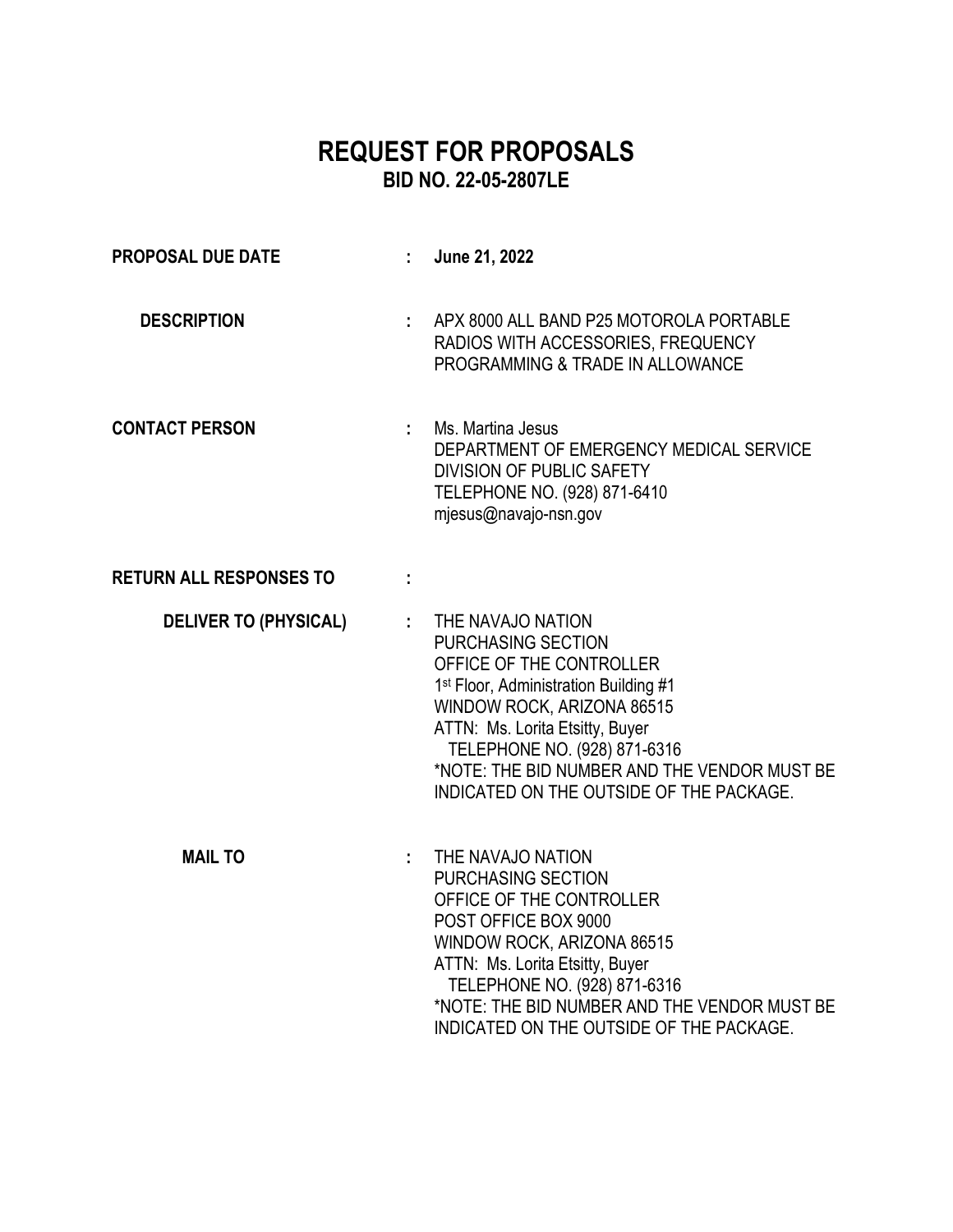### **SECTION I**

#### **INFORMATION ONLY NO RESPONSE TO THIS SECTION IS REQUIRED**

- **A. ISSUING OFFICE**: This Request for Proposals (RFP) is issued by the Purchasing Services Department of the Navajo Nation, P.O. Box 9000, Window Rock, Arizona 86515
- **B. PURPOSE:** This RFP provides prospective respondents with sufficient information to enable them to prepare and submit proposals for consideration.
- **C. SCOPE:** This RFP contains the instructions governing the proposals to be submitted and material to be included therein; mandatory requirements which must be met to be eligible for consideration; and other requirements to be met by each proposal.

#### **D. SCHEDULE OF ACTIVITIES: DEADLINE:**

|    | 1. Public Advertisement                                                                                                                                                                                                          | June 2, June 9, 2022<br>RFPs and Advertisements (nnooc.org) |
|----|----------------------------------------------------------------------------------------------------------------------------------------------------------------------------------------------------------------------------------|-------------------------------------------------------------|
| 2. | Prospective respondent's inquiry deadline<br>(No questions accepted after this date)<br>Inquiries and questions will be answered at<br>any time prior to this date. Questions to this<br>RFP may be verbal, in writing or email. | June 14, 2022 at 5:00 pm                                    |
|    | 3. Due date for proposal                                                                                                                                                                                                         | June 21, 2022 at 5:00 pm                                    |
| 4. | Opening of proposals and evaluation                                                                                                                                                                                              | June 23, 2022                                               |
|    | 5. Award date for contract                                                                                                                                                                                                       | June 27, 2022                                               |

**E. INQUIRIES:** Prospective respondents may make telephone, written or email inquiries concerning this RFP to obtain clarification of requirements. Email inquiries may be emailed to miesus@navajo-nsn.gov. No inquiries will be accepted after the inquiry deadline listed in Section D. Mailed inquiries are to be addressed to:

#### **THE NAVAJO NATION PURCHASING SERVICES DEPARTMENT POST OFFICE BOX 9000 WINDOW ROCK, ARIZONA 86515 ATTN: Ms. Lorita Etsitty, Buyer TELEPHONE (928) 871-6316**

Note: Please mark on the outside of the envelope or subject line of email – **Portable Radio Inquiry.**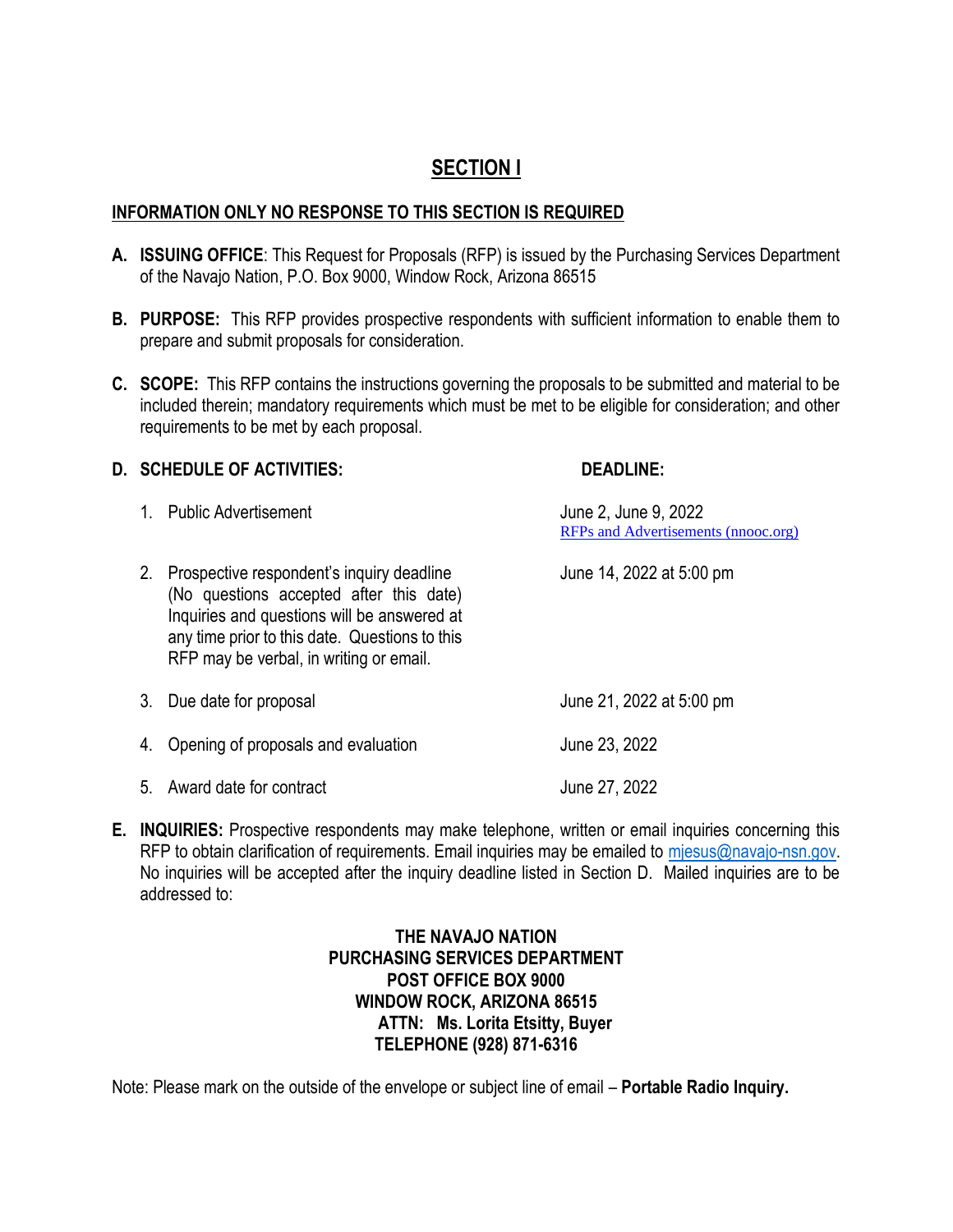- **F. ADDENDUM OF SUPPLEMENT TO THIS REQUEST FOR PROPOSALS:** In the event that it becomes necessary to revise any part of this RFP, an addendum will be issued.
- **G. PROPOSALS SUBMISSION:** Bidders who are mailing their proposals should allow sufficient time for mail delivery to ensure receipt by the time specified. It is recommended they be sent by certified/priority mail with tracking to the physical address indicated on the cover sheet of this RFP.
- **H. TWO (2) IDENTICAL PROPOSALS ARE REQUIRED:** Delivered in a sealed envelope; also include the name and address of the individual or firm submitting the proposal. Allow sufficient time for physical and/or mailing delivery to addresses found on the cover page of this RFP. Email proposals will not be accepted.
- **I. LATE RECEIPT OF PROPOSALS:** Late proposals will not be accepted. It is the responsibility of the bidder to ensure the proposal arrives in the Purchasing Section of the Office of the Controller prior to the date and time specified.
- **J. REJECTION OF PROPOSALS:** The Purchasing Section reserves the right to reject any or all proposals and to waive informalities and minor irregularities in proposals received.
- **K. PROPRIETARY INFORMATION:** Any restriction on the use of data contained within any proposals must be clearly stated in the proposal itself. Proprietary information submitted in response to this RFP will be handled in accordance with applicable purchasing procedures. Each and every page of the proprietary material must be labeled or identified with the word "proprietary".
- **L. RESPONSE MATERIAL OWNERSHIP:** All material submitted regarding this RFP shall become the property of the Navajo Nation and will not be returned to the bidder. Responses received will be retained in file and may be reviewed by any person after final selection has been made, subject to Paragraph K above. The Purchasing Section has the right to use any or all system ideas presented in reply to this RFP, subject to limitations outlined in paragraph K above. Disqualification or non-selection of a bidder or bid does not eliminate this right.
- **M. INCURRING COSTS:** The Navajo Nation Purchasing Section is not liable for any cost incurred by the bidders prior to issuance of an agreement, contract and/or purchase order.
- **N. ACCEPTANCE OF PROPOSAL CONTENT:** The contents of the proposal of the successful bidder will become contractual obligations if acquisition action ensues. Failure of the successful bidder to accept these obligations in a professional service contract, purchase order, delivery order or similar acquisition instrument may result in cancellation of the award and such bidder may be removed from future solicitations. The Navajo Nation Purchasing Section reserves the right to pursue appropriate legal action in the above set of circumstances.

#### **O. EVALUATION PROCEDURES AND CRITERIA:**

- **1.** General Procedures:
	- a. An ad hoc committee will judge the merit proposals received in accordance with the criteria defined herein.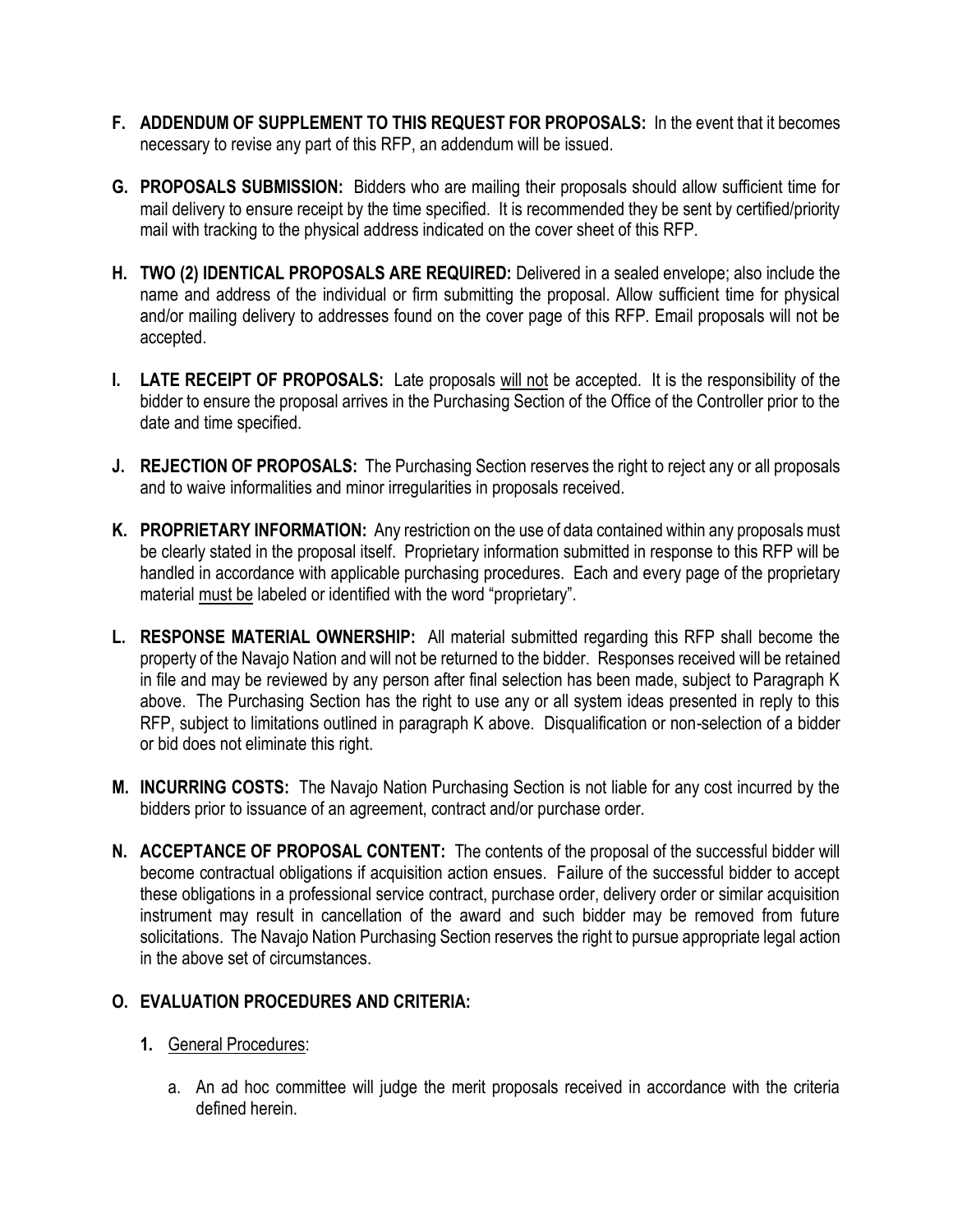- b. Failure of a bidder to provide any information requested in this RFP may result in disqualification of the proposal. All proposals must be endorsed with the signature of a responsible official having the authority to bind the offeror or to the execution of the proposal.
- c. The sole objective of the ad hoc committee will be to select the bidder whose proposal is most responsive to the Navajo Nation Purchasing Section. The specifications within this RFP represent the minimum performance necessary for response. On the basis of the evaluation criteria established in this RFP, the ad hoc committee will select and recommend the bidder who best meets this objective.
- d. Evaluation Criteria: The following criteria will be used by the ad hoc committee in the selecting process for contract award. The technical proposal factors will be rated on a scale of 5-100 with weight relations as stated below:

| Technical Proposal Factors:                                                                                                                                                           | Possible Points: |
|---------------------------------------------------------------------------------------------------------------------------------------------------------------------------------------|------------------|
| <b>Device Specifications</b><br>Offeror's meeting the minimum specifications and<br>requirements as listed in Section III herein                                                      | 35               |
| <b>Qualifications of Firm</b><br>Offeror's qualifications, including work on similar projects,<br>experience of personnel                                                             | 25               |
| Quality, Accuracy and Completeness of the Proposal<br>The quality, accuracy, and completeness of the Offeror's<br>proposal in response to the RFP specifications and<br>requirements. | 10               |
| <b>Cost</b><br>Price offered is responsive to the RFP requirements and<br>Instructions, and is realistic in respect to specifications<br>and requirements.                            | 30               |

TOTAL: 100

- **P. STANDARD CONTRACT:** The Navajo Nation reserves the right to incorporate standard contract provisions into any contract negotiations as a result of a proposal submitted in response to this RFP.
- **Q. RETURN OF PROPOSALS:** The Navajo Nation has no obligation to return any proposal received in response to this RFP.
- **R. ALTERNATE PROPOSALS:** Alternate proposals will not be accepted and will be deemed nonresponsive.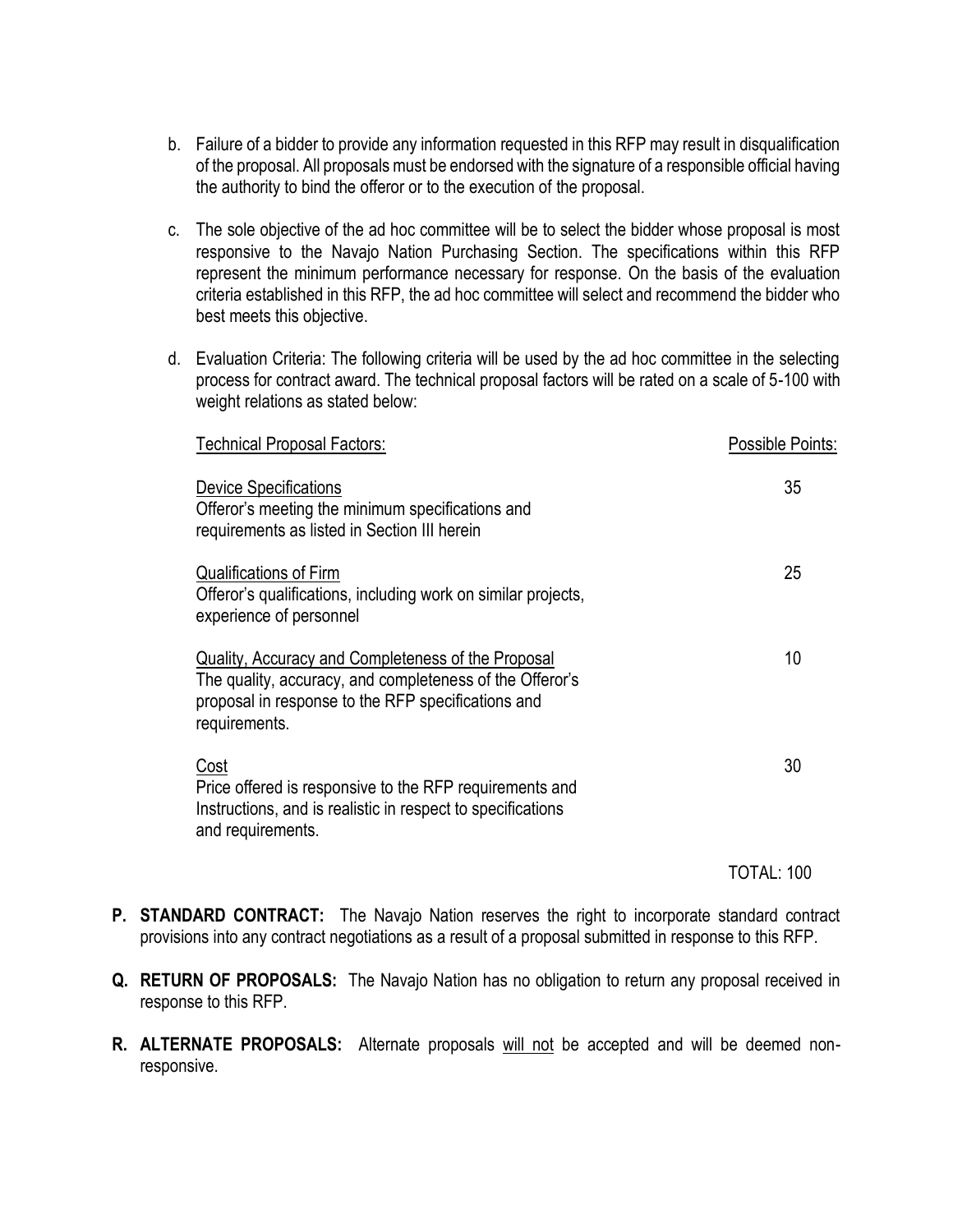**S. GOVERNING LAW:** This procurement and any agreement with offerors that may result shall be governed by the laws of the Navajo Nation. The Navajo Nation is not bound to enter a contract under the RFP or RSQ and may issue a subsequent RFP or RSQ for the same services. The Navajo Nation is a sovereign government and that all contracts entered into as a result of the RFP shall comply with Navajo Nation law, rules and regulations, including the Navajo Preference in Employment Act. Navajo Business Opportunity Act, 5 NNC will apply.

## **SECTION II**

#### **PROPOSAL FORMAT AND ORGANIZATION**

#### **A. NUMBER OF COPIES**

Proposer shall provide two (2) identical proposals to the location specified for the submission of proposals in Section I, Paragraph H, on or before the closing date and time for receipt of proposal. Allow sufficient time for physical and/or mailing delivery to addresses found on the cover page of this RFP. Email proposals will not be accepted.

#### **B. PROPOSAL FORMAT**

All proposals must be typewritten on standard 8.5 x 11 paper (larger paper is permissible for charts, spreadsheets, etc.) and bound with tabs/dividers delineating each section, as necessary

#### 1. Proposal Organization

The proposal must be organized and indexed in the following format and must contain as minimum all list items in the sequence indicated.

- a. Table of Contents
- b. Letter of Transmittal
- c. Cost Proposal
- d. Response to the Specifications request
- e. Professional References (List of similar services provided by the Offeror to tribal governments, enterprises, preferably organizations within 75-mile radius of the Navajo Nation within the last five (5) years)
- f. Certifications/Licenses (i.e., manufacturer, Business), if any.
- g. Credentials (W-9, Insurance)
- h. Appendix (if needed)

Any proposal that does not adhere to these requirements may be deemed non-responsive and rejected on that basis.

Proposer may attach other materials which they feel may improve the quality of their response. However, the material should be included as items in the appendix.